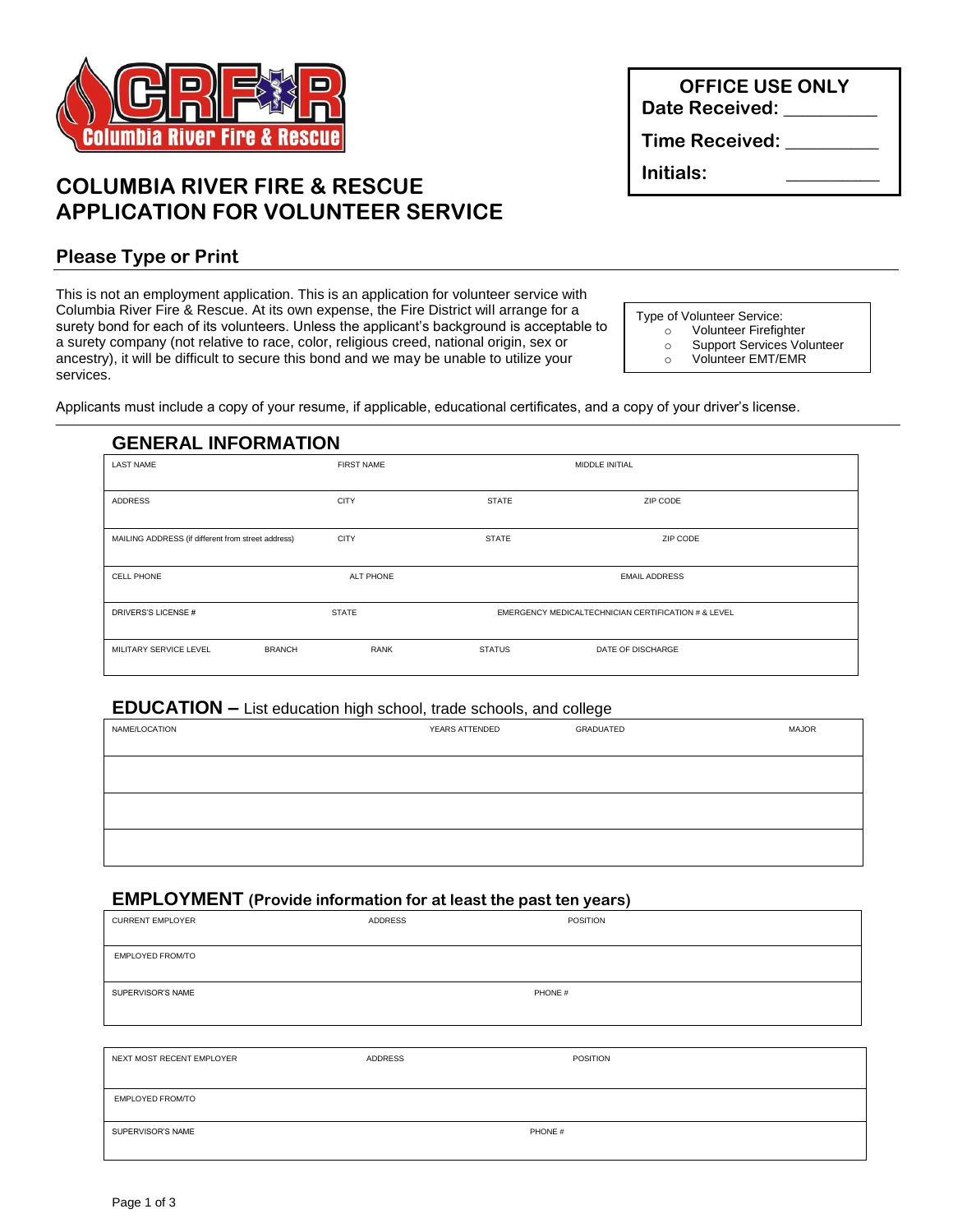| NEXT MOST RECENT EMPLOYER | ADDRESS | POSITION        |  |
|---------------------------|---------|-----------------|--|
| EMPLOYED FROM/TO          |         |                 |  |
| SUPERVISOR'S NAME         |         | PHONE #         |  |
|                           |         |                 |  |
| NEXT MOST RECENT EMPLOYER | ADDRESS | <b>POSITION</b> |  |
| EMPLOYED FROM/TO          |         |                 |  |
| SUPERVISOR'S NAME         |         | PHONE #         |  |

#### **PERSONAL/PROFESSIONAL REFERENCES (Not Relatives)**

| NAME                                      | ADDRESS | PHONE # | YEARS KNOWN |
|-------------------------------------------|---------|---------|-------------|
|                                           |         |         |             |
|                                           |         |         |             |
|                                           |         |         |             |
|                                           |         |         |             |
|                                           |         |         |             |
|                                           |         |         |             |
|                                           |         |         |             |
|                                           |         |         |             |
|                                           |         |         |             |
| Do you speak any foreign languages?<br>1. |         |         |             |

2. Please describe any physical condition that might limit your performance: \_\_\_\_\_\_\_\_\_\_\_\_\_\_\_\_\_\_\_\_\_\_\_\_\_\_\_\_\_\_\_\_\_

| 3. Have you ever been convicted of a criminal offence?                          | <b>O</b> Yes | <b>O</b> No |
|---------------------------------------------------------------------------------|--------------|-------------|
| *An affirmative answer will not automatically disqualify you from consideration |              |             |

a. If yes: Date:\_\_\_\_\_\_\_\_\_\_ Place:\_\_\_\_\_\_\_\_\_\_\_\_\_\_\_\_\_\_

\_\_\_\_\_\_\_\_\_\_\_\_\_\_\_\_\_\_\_\_\_\_\_\_\_\_\_\_\_\_\_\_\_\_\_\_\_\_\_\_\_\_\_\_\_\_\_\_\_\_\_\_\_\_\_\_\_\_\_\_\_\_\_\_\_\_\_\_\_\_\_\_\_\_\_\_\_\_

b. Nature of Offense: \_\_\_\_\_\_\_\_\_\_\_\_\_\_\_\_\_\_\_\_\_\_\_\_\_\_\_\_\_\_\_\_\_\_\_\_\_\_\_\_\_\_\_\_\_\_\_\_\_\_\_\_\_\_\_\_\_

4. Volunteer Service Work with CRF&R requires many hours of initial training, plus regular or weekly training to maintain skills. You may also be expected to respond at any hour, seven days a week. Do you have any commitments or other responsibilities that would prevent you from meeting these requirements?

\_\_\_\_\_\_\_\_\_\_\_\_\_\_\_\_\_\_\_\_\_\_\_\_\_\_\_\_\_\_\_\_\_\_\_\_\_\_\_\_\_\_\_\_\_\_\_\_\_\_\_\_\_\_\_\_\_\_\_\_\_\_\_\_\_\_\_\_\_\_\_\_\_\_\_\_\_\_\_

\_\_\_\_\_\_\_\_\_\_\_\_\_\_\_\_\_\_\_\_\_\_\_\_\_\_\_\_\_\_\_\_\_\_\_\_\_\_\_\_\_\_\_\_\_\_\_\_\_\_\_\_\_\_\_\_\_\_\_\_\_\_\_\_\_\_\_\_\_\_\_\_\_\_\_\_\_\_\_\_\_\_\_\_\_\_

\_\_\_\_\_\_\_\_\_\_\_\_\_\_\_\_\_\_\_\_\_\_\_\_\_\_\_\_\_\_\_\_\_\_\_\_\_\_\_\_\_\_\_\_\_\_\_\_\_\_\_\_\_\_\_\_\_\_\_\_\_\_\_\_\_\_\_\_\_\_\_\_\_\_\_\_\_\_\_\_\_\_\_\_\_\_

\_\_\_\_\_\_\_\_\_\_\_\_\_\_\_\_\_\_\_\_\_\_\_\_\_\_\_\_\_\_\_\_\_\_\_\_\_\_\_\_\_\_\_\_\_\_\_\_\_\_\_\_\_\_\_\_\_\_\_\_\_\_\_\_\_\_\_\_\_\_\_\_\_\_\_\_\_\_\_\_\_\_\_\_\_\_

| <b>O</b> Yes | <b>O</b> No |
|--------------|-------------|
|--------------|-------------|

a. If yes, please describe:  $\overline{a}$ 

5. Please list any special skills or qualifications that may be useful to you or the fire district as a volunteer: